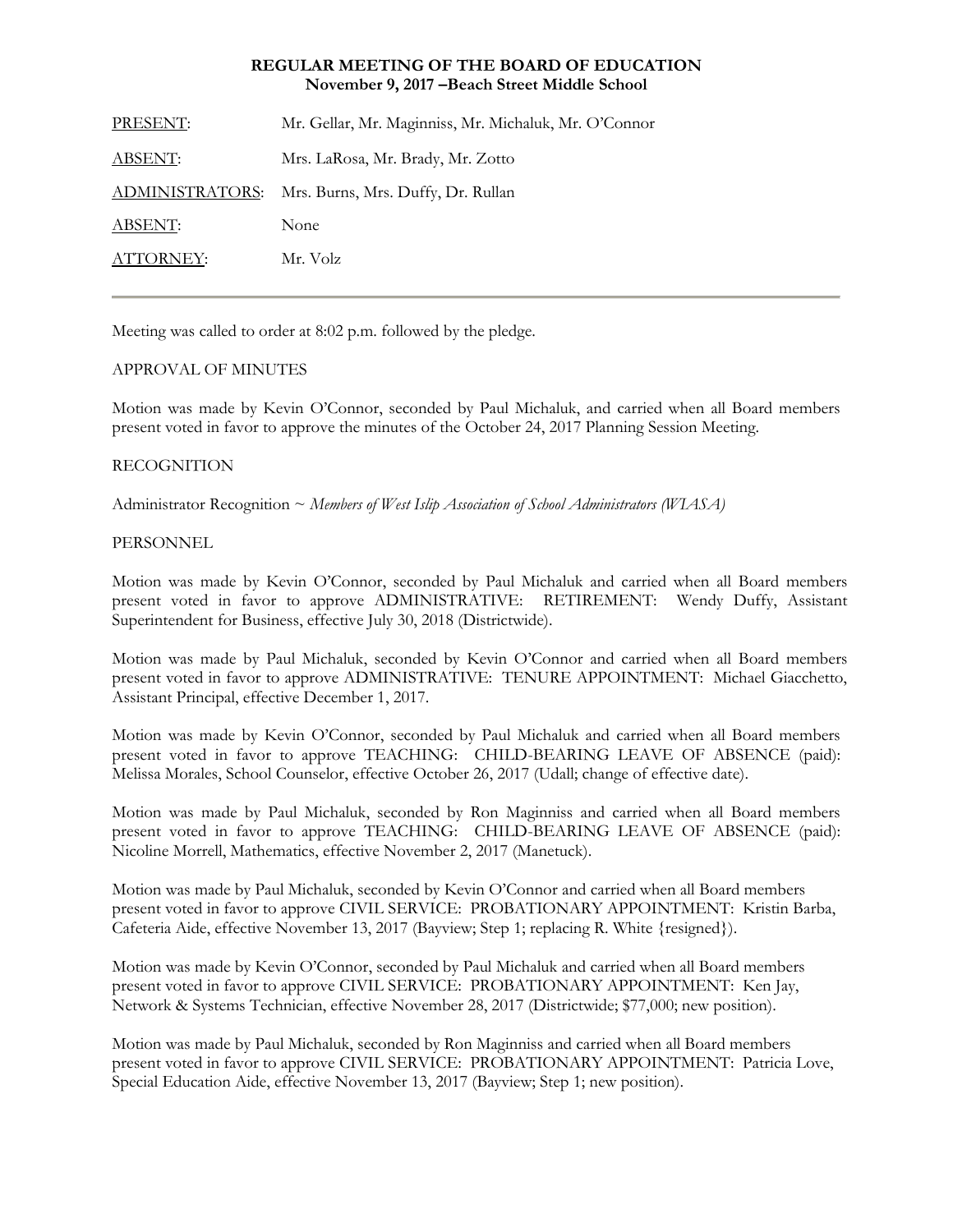Motion was made by Kevin O'Connor, seconded by Paul Michaluk and carried when all Board members present voted in favor to approve CIVIL SERVICE:RESIGNATION: Diane Greene, Special Education Aide, effective November 9, 2017 (Beach Street).

Motion was made by Paul Michaluk, seconded by Ron Maginniss and carried when all Board members present voted in favor to approve CIVIL SERVICE:RESIGNATION: Christina Robiglio, Cafeteria Aide, effective October 31, 2017 (Manetuck).

Motion was made by Kevin O'Connor, seconded by Paul Michaluk and carried when all Board members present voted in favor to approve CIVIL SERVICE: SUBSTITUTE CUSTODIAN (\$11.50 hr.): Donald Nevejans, effective November 13, 2017.

Motion was made by Kevin O'Connor, seconded by Paul Michaluk and carried when all Board members present voted in favor to approve CIVIL SERVICE: SUBSTITUTE PARAPROFESSIONAL (\$11.50 hr.): Kelly Archer, effective November 13, 2017; Linda Barrette, effective November 13, 2017; Mayra Castillo, effective November 13, 2017; Lori Grimaldi, effective November 13, 2017; Barbara Holland, effective November 13, 2017; Christina Robiglio, effective November 13, 2017; Lisa Wedlock, effective November 13, 2017.

Motion was made by Paul Michaluk, seconded by Ron Maginniss and carried when all Board members present voted in favor to approve CIVIL SERVICE: SUBSTITUTE SPECIAL EDUCATION AIDE: Kristin Barba, effective November 13, 2017.

Motion was made by Kevin O'Connor, seconded by Paul Michaluk and carried when all Board members present voted in favor to approve CIVIL SERVICE: CONTINGENT APPOINTMENT: Susanne Camilleri, Clerk Typist, effective December 4, 2017 (High School; Step 1; replacing C. Hurd {Senior Clerk Typist}).

Motion was made by Kevin O'Connor, seconded by Paul Michaluk and carried when all Board members present voted in favor to approve OTHER: CLUBS/ADVISORS 2017-2018: HIGH SCHOOL: Robotics, Gregory Baranec.

Motion was made by Kevin O'Connor, seconded by Paul Michaluk and carried when all Board members present voted in favor to approve OTHER: CLUBS/ADVISORS 2017-2018: UDALL ROAD MIDDLE SCHOOL: Mathletes, Grades 7 and 8, Lawrence Sciarrino; Peer Tutoring, Alyssa Urbach.

Motion was made by Kevin O'Connor, seconded by Ron Maginniss and carried when all Board members present voted in favor to approve OTHER: 2017-2018 WINTER HIGH SCHOOL COACHES: BOYS SWIMMING: Edward Jablonski, Assistant Varsity Coach.

Motion was made by Kevin O'Connor, seconded by Ron Maginniss and carried when all Board members present voted in favor to approve OTHER: INSTRUCTIONAL SWIM AND FAMILY SWIM PROGRAM 2017-2018: LIFEGUARD (\$12 per hour): James Landhauser.

Motion was made by Kevin O'Connor, seconded by Ron Maginniss and carried when all Board members present voted in favor to approve OTHER: HOMEBOUND INSTRUCTOR (\$30/hour): Sara Meyerback effective November 13, 2017; Bernadette Rodin, effective November 13, 2017; John Weilert, effective November 13, 2017; Lindsey Williams, effective November 13, 2017.

Motion was made by Paul Michaluk, seconded by Kevin O'Connor and carried when all Board members present voted in favor to approve OTHER: SUBSTITUTE TEACHER (\$115 per diem): Gloria Diemer, effective November 13, 2017; Michelle Megara, effective November 13, 2017; Sara Meyerback, November 13, 2017; Bernadette Rodin, effective November 13, 2017; Samantha Sforza, effective November 13, 2017; John Weilert, effective November 13, 2017; Lindsey Williams, effective November 13, 2017.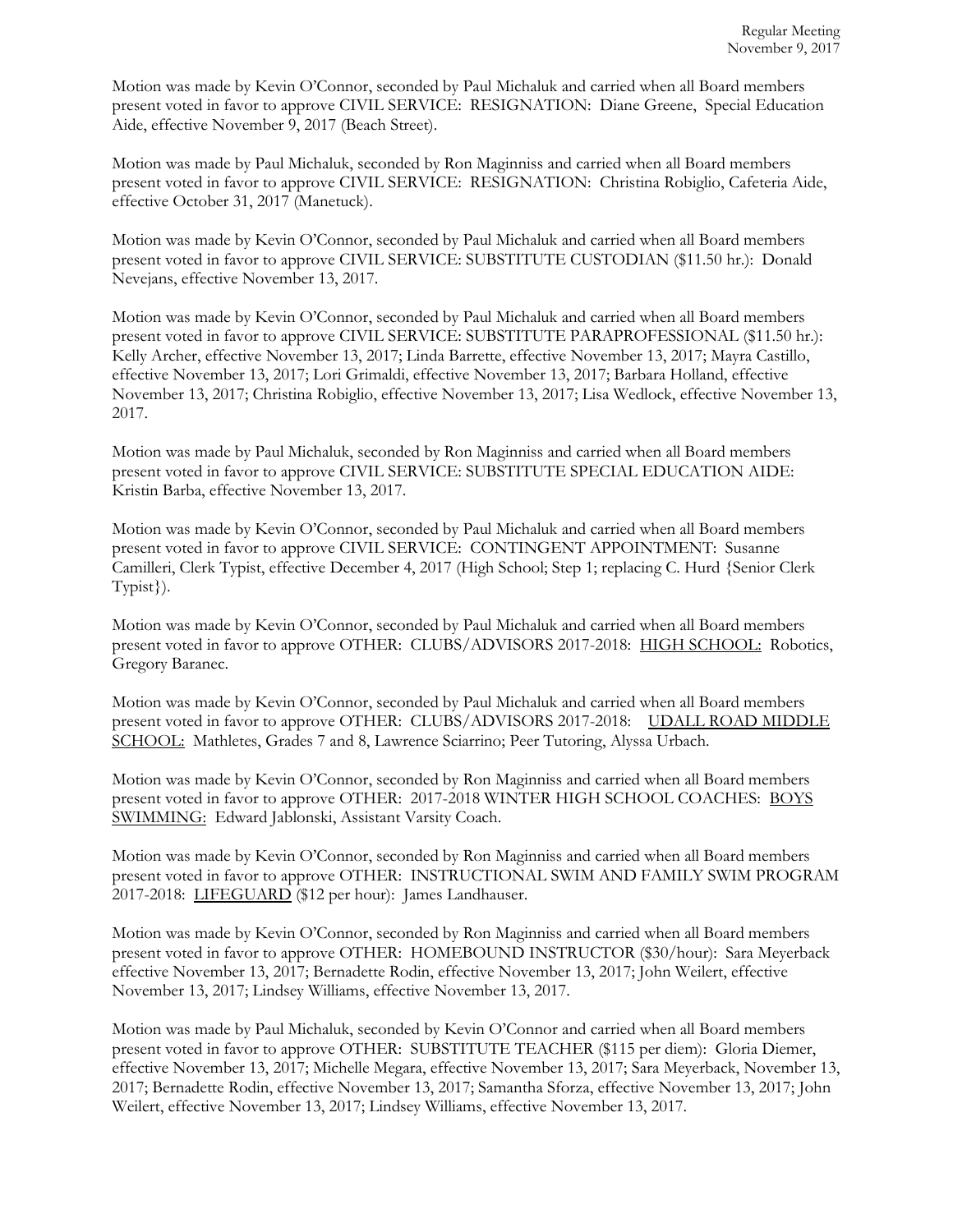Motion was made by Kevin O'Connor, seconded by Paul Michaluk and carried when all Board members present voted in favor to approve OTHER: SUBSTITUTE TEACHING ASSISTANT (\$85 per diem): Gloria Diemer, effective November 13, 2017; Michelle Edgley, effective November 13, 2017; Sara Meyerback, effective November 13, 2017; Bernadette Rodin, effective November 13, 2017; Lindsey Williams, effective November 13, 2017.

# CURRICULUM UPDATE

Dr. Rullan informed the audience that Superintendent's Conference Day offered professional development opportunities to staff; some departments attended conferences hosted by regional organizations. The focus at the elementary level was on digital resources for intervention; social-emotional learning; the Next Generation ELA and Math standards; and emergency response planning. Middle school and high school faculty participated in activities related to skills evaluation, cultural awareness, argument-driven inquiry, transitions, and authentic assessments.

The district has begun the 1:1 deployment of Chromebooks for students in Beach Street and Udall Road middle schools. Grade 6 students received instruction on digital literacy, social media, digital databases, virtual collaboration, cyberbullying, legality of online material, digital footprints, privacy and safety.

Dr. Rullan shared a new video production program launched at the high school through a collaboration between the Video Production and Public Speaking classes. Ron Weber, Engineering Technology Teacher and Tina Schaefer, English Teacher facilitated a student-developed "WIHS Lions News", providing news segments and current events and announcements to the faculty and students at the high school. The first production aired last Friday and will eventually become a weekly broadcast.

# REPORT OF COMMITTEES:

Finance Committee: Paul Michaluk reported on the meeting held on 11/7/17. Items reviewed included the September treasurer's report; June, July, August and September Extra-Curricular; September payroll summary; June and September financial statements; claims audit report and October system manager audit report. Also reviewed were warrants, payroll certification forms, budget transfers and surplus of 2002 Chevy Sedan #405. Other items reviewed included 2017-18 SEDCAR contracts and contracts for Commack and Deer Park school districts.

Education Committee: Kevin O'Connor reported on the meeting held on 11/9/17. Items reviewed included professional service opportunities for faculty and staff at Superintendent's Conference Day, course name changes, upgrading of high school planetarium, and potential changes to graduation requirements.

Building and Grounds Committee: Paul Michaluk reported on the meeting held on 11/7/17. Mr. Robertson and Mr. Seeba of BBS provided a bond project update for Phases 1, 2a and 2b bond work and discussed the updated SED bid process. A discussion about security vestibule plans will take place at the December meeting. Also discussed was a request by Divine Rhythms to add air conditioning to the cafeteria, the addition of 13 exterior security cameras, a Bayview PTA request to donate funds for a Gaga Pit on its playground, and paving of the Westbrook parking lot.

Committee on Special Education: Ron Maginniss reported on the meeting held on 11/9/17. Items reviewed included CPSE/CSE recommendations, professional development and class sizes.

Policy Committee: Kevin O'Connor reported on the meeting held 11/7/2017. The committee reviewed the following policies and a *First Reading* took place.

- No. 4212 Table of Organization
- No. 7213 Use and Dissemination of Test Results and Other Educational Materials
- No. 7362 Academic Integrity
- No. 7620 Students with Disabilities Participating in School District Programs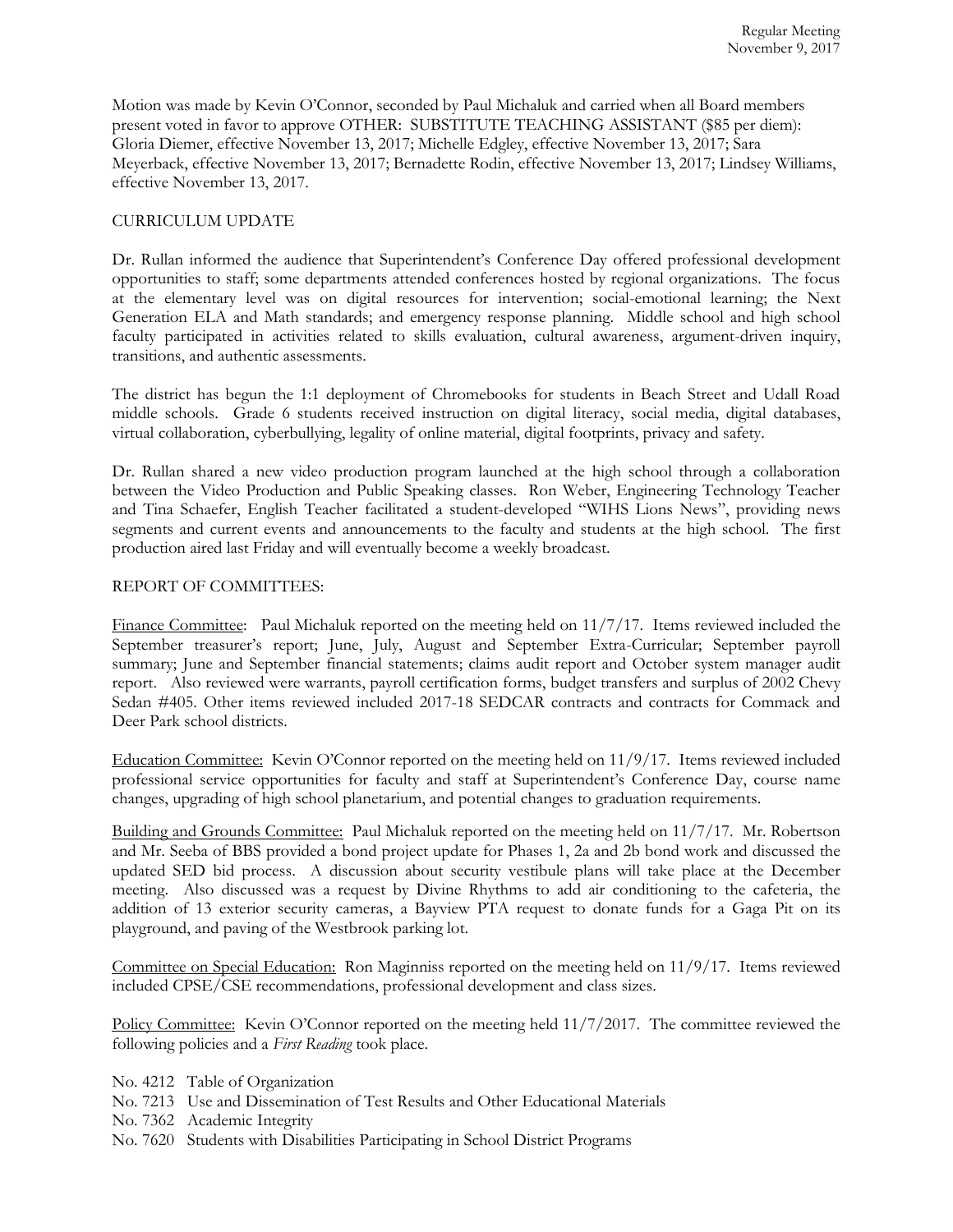Motion was made by Paul Michaluk, seconded by Ron Maginniss and carried when all Board members present voted in favor to approve waiving the *Second Reading* of the above policies.

Motion was made by Kevin O'Connor, seconded by Ron Maginniss and carried when all Board members present voted in favor to approve and accept the policies.

Health and Wellness Committee: Tim Horan reported on the meeting held on 11/9/17. Items reviewed included the success of the Color Run, the January/February newsletter and mindfulness training. The next meeting will take place on December 12, 2017 at 9:30 a.m. in the cafeteria at P.J. Bellew Elementary School.

#### FINANCIAL MATTERS

The treasurer's report for September was presented. Beginning balance as of 9/31/17: \$46,000,359.33; ending balance as of  $9/30/17$ : \$41,152,786.69.

Motion was made by Paul Michaluk, seconded by Kevin O'Connor, and carried when all Board members present voted in favor to approve budget transfers 3435-3438. .

Motion was made by Kevin O'Connor, seconded by Paul Michaluk, and carried when all Board members present voted in favor to approve the following surplus item: 2002 Chevy Sedan #405/Vin #2G1WF55K029359608.

Motion was made by Kevin O'Connor, seconded by Paul Michaluk, and carried when all Board members present voted in favor to approve the following contracts: Commack UFSD/Fall 2017-2018; Deer Park UFSD 2016-2017; Deer Park UFSD 2017-2018.

Motion was made by Ron Maginniss, seconded by Kevin O'Connor, and carried when all Board members present voted in favor to approve the following 2017-2018 SEDCAR Contracts: Achieve Beyond/Bilinguals; ACDS; ACLD; All About Kids/Mid Island Therapy Associates; Anderson Center for Autism; Ascent; Brookville Center for Children's Services; Building Blocks Developmental Pre-School; Cleary School for the Deaf; Developmental Disabilities, Inc.; The Hagedorn Little Village School; Henry Viscardi School; Just Kids Early Childhood Learning Center; Kids in Action of Long Island, Inc.; Leeway School; Metro Therapy; Mountain Lake Academy; New England Center for Children, Inc.; The New Interdisciplinary School; Nassau Suffolk Services for the Autistic; NYSARC, Inc. - Suffolk; Opportunity Pre-School; Suffolk County Department of Social Services.

# PRESIDENT'S REPORT

Motion was made by Paul Michaluk, seconded by Kevin O'Connor, and carried when all Board members present voted in favor to approve West Islip Teachers' Association Settlement Agreement.

Motion was made by Paul Michaluk, seconded by Kevin O'Connor, and carried when all Board members present voted in favor to approve Building Emergency Response Plans.

Motion was made by Paul Michaluk, seconded by Ron Maginniss, and carried when all Board members present voted in favor to approve Winkler Amendment to Contract.

#### SUPERINTENDENT'S REPORT:

Mrs. Burns announced that the district is closed for Veterans Day on Friday, November 10, 2017, and expressed her gratitude to all veterans for their service to this country.

#### NOTICES/REMINDERS:

Mr. Gellar announced that the West Islip Varsity Football team advanced to the semi-finals and will be playing at West Islip High School on Saturday, 11/11/17. Mr. Gellar encouraged everyone to come out and support the football team.